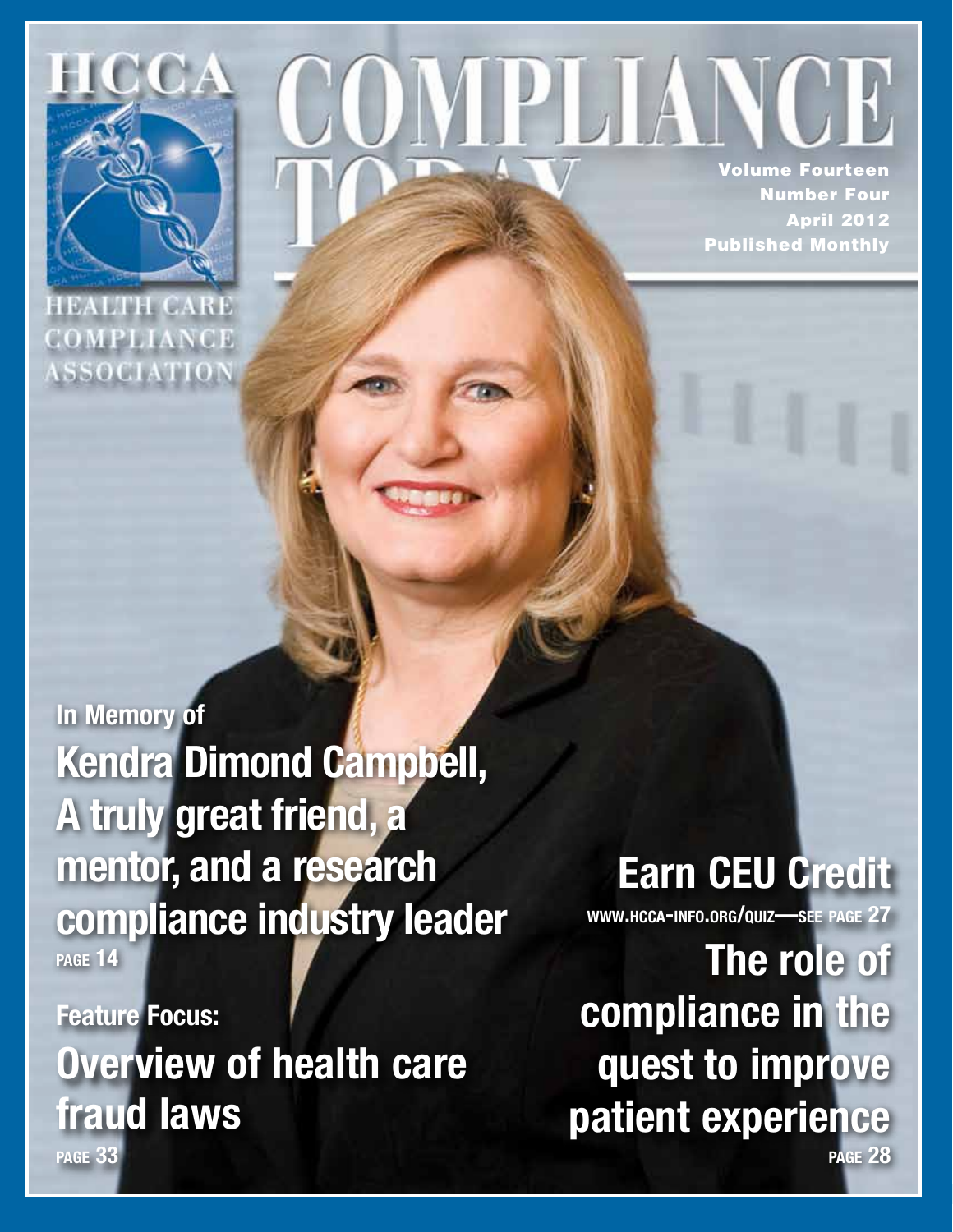# External risk assessment tool for inpatient rehabilitation facilities

*By Bill Moran and Catie Heindel, JD*

*Editor's note: Bill Moran is Senior Vice President and Catie Heidell is Senior Associate with Strategic Management in Chicago. Contact Bill at wmoran@strategicm.com and Catie at cheindel@strategicm.com.*

In its Compliance Progra.<br>
Guidance for Hospitals,<sup>1</sup><br>
the Department of Healt<br>
and Human Services, Office n its Compliance Program Guidance for Hospitals,<sup>1</sup> **L** the Department of Health of Inspector General (OIG) asks the question, "Has the Hospital developed a risk assessment tool, which is reevaluated on a regular basis, to assess and identify weaknesses and risks in operations?" As each type of health care organization has its own unique risks, risk assessment tools may vary in content and design. However, depending on the type of care provided by your organization, there are certain risks that are always present and must be addressed. This is definitely the case when examining risks for Inpatient Rehabilitation Facilities (IRFs). This article will outline one method for developing a risk assessment tool for IRFs.

## Importance of IRF risk assessment

Prior to undertaking the job of developing an IRF risk assessment tool, organizations should briefly remind themselves of the importance of such a task. To begin, facilities always want to ensure that they are providing the best possible care to their patients, in accordance with professional and governmental standards. Second, since health care organizations operate in a finite budgetary environment, it is vital to mitigate those risks that are most damaging to the finances and reputation of the institution, and are most probable to be found by external enforcement agents. Finally, because no organization has the resources or ability to audit every risk it has, it is important to thoughtfully choose among risk options and be judicious with any expenditures not directly related to patient care.

#### Elements of IRF risk assessment

Every risk assessment should focus on both internal and external risks. Internal risks are those that exist within the organization due to weaknesses in policies,

procedures, systems, and personnel. Organizations learn about internal risk through audits, work groups, and observing daily interaction with policies and procedures. Because internal risks are unique to every organization, suffice it to say that these risks need to be identified and recounted when prioritizing and considering overall risk to the organization.

External risks are those that exist outside the organization and can be separated into two categories: regulatory risk and environmental risk. Regulatory risk areas can be identified by reviewing the laws, regulations, policies, and guidance promulgated by governmental entities for IRFs. Once these areas of regulatory risk are identified, organizations should examine and observe how these rules are enforced by the government and those acting on behalf of the government. The risk assessment tool proposed in this article will focus primarily on the different external risks for IRFs.

### External regulatory risk areas

*Continued on page 18* As mentioned earlier, to conduct a robust external IRF risk assessment, it is important to identify and record the universe of IRF regulatory risk areas, noting the written reference and a brief description for each risk area. Because there are number of regulatory risk areas, it may be easier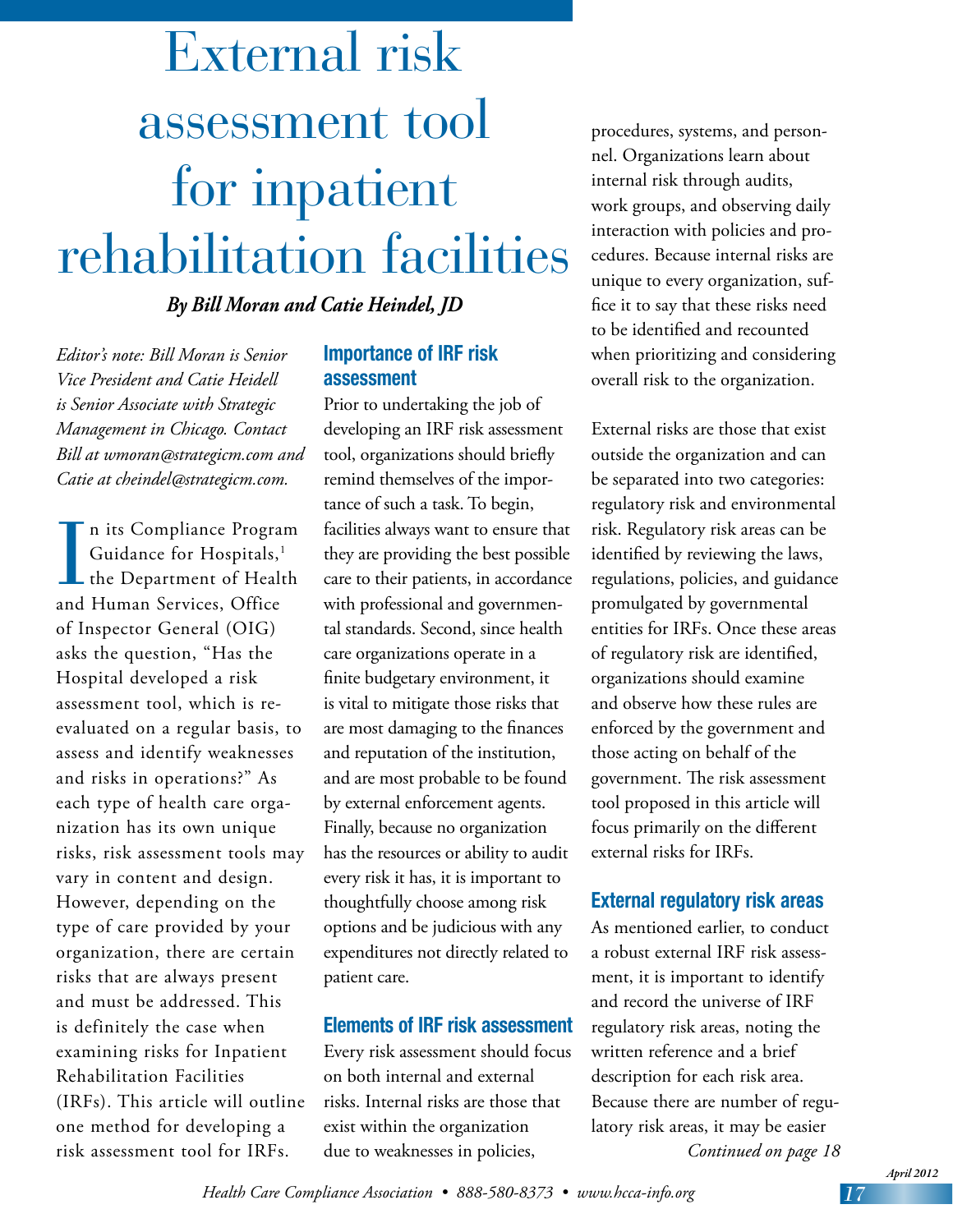to divide the risk areas into major categories, which might include:

- **n** Conditions for Coverage/ Conditions of Participation (e.g., Medicare Hospital Provider Agreement; Discharge Disposition notice)
- $\blacksquare$  Medical necessity (e.g., the three-hour rule; Medicare admission criteria)
- Billing integrity (e.g., case-level payment adjustments—early transfers; clinical research billing)
- Records management (e.g., clinical record entries; hospital admission and discharge records)

Multiple risks exist within each of these categories, and there should be a brief, one or two sentence description of each risk identified.

In addition to noting the risk category, risk area, citation or reference, and brief description of the risk, organizations may want to add other indicators to its tool, such as linkage to internal risk areas, risk in previous years, special mitigation efforts in process, and rank (e.g., high, medium, low or 1-5). Each of these indicators can be placed on a spreadsheet for easy viewing (See table 1 on page 19). Please note that this is only a sample list of a few regulatory risks, and there are many more to be considered.

#### External environmental risk areas

It is also important for organizations to consider the risks presented by the various government enforcement entities and those acting on their behalf. Risks associated with enforcement activities may be displayed in categories that might include the most recent OIG Work Plan, reports from the OIG Office of Audit, OIG Office of Evaluations and Inspections, OIG announced investigations, Centers for Medicare & Medicaid Services (CMS) major program updates, health care reform legislation, recent Congressional testimony, and recent government and industry conferences. Again, under each of these would be an identified risk area, citation or reference, and brief description. You may also want to prioritize the risk for each risk area (See table 2). Again, please note that this is only a sample list of a few environmental risks, and there are many more to be considered.

The use of a strong risk assessment tool is essential for prioritizing an organization's risks, which in turn, helps to design a plan to mitigate the most important risks through revised policies and procedures, education for staff, and then monitoring and auditing those risk areas. Once performed, the risk assessment is a valuable tool for informing the executives in the organization and the board of directors about where the most vulnerable parts of its operation reside. This type of information is essential for executive and board members to understand in order for them to perform their oversight and accountability duties. A robust risk assessment is an invaluable tool for governance. It makes sense to do it right.  $\blacksquare$ 

1. Fed Reg vol 63, no 35, February 1998. Available at http://oig.hhs.gov/authori ties/docs/cpghosp.pdf